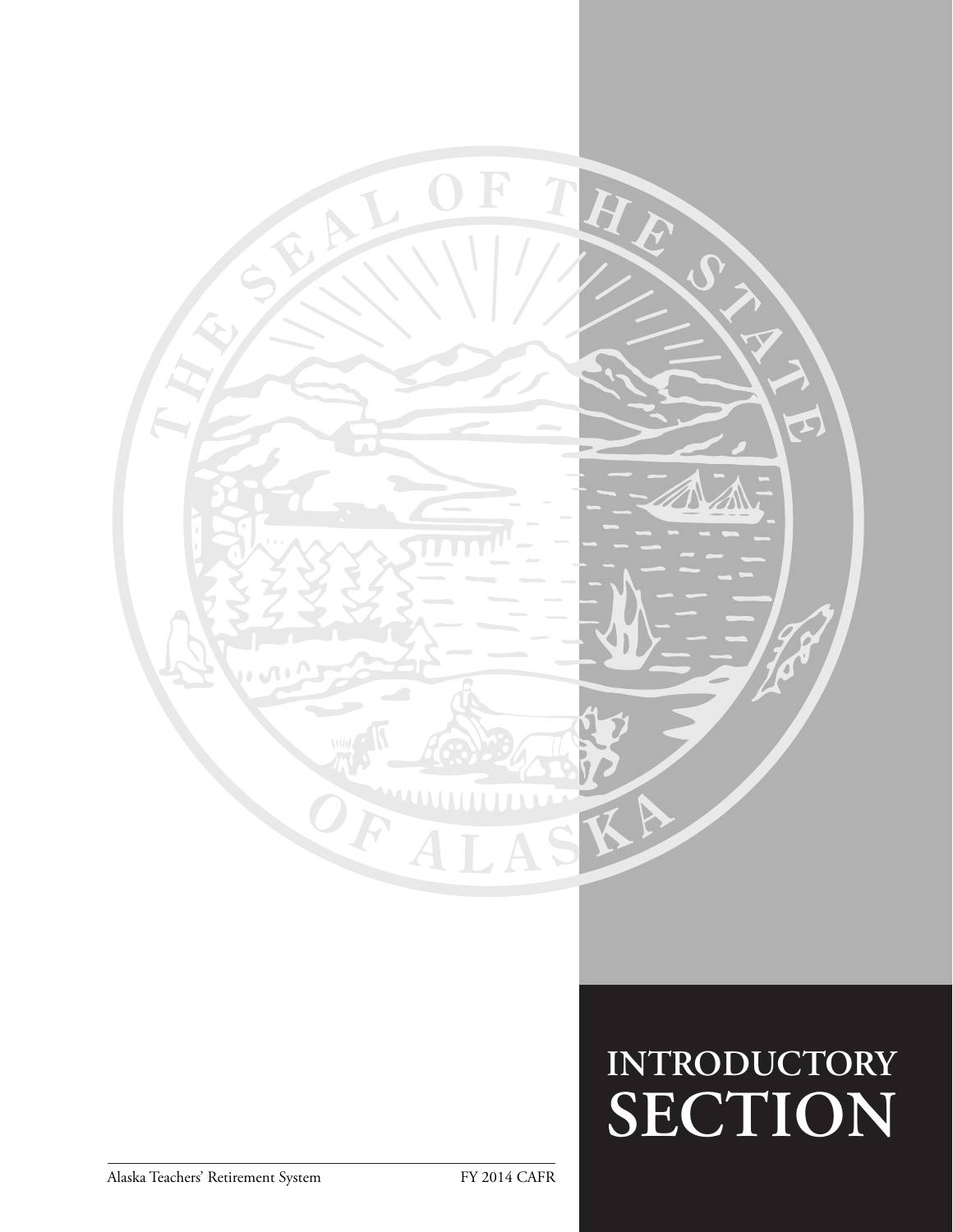



Department of Administration

DIVISION OF RETIREMENT AND BENEFITS 6th Floor State Office Building 333 Willoughby Avenue P.O. Box 110203 Juneau, AK 99811-0203<br>FAX: (907) 465-3086 Phone: (907) 465-4460 Toll-Free: (800) 821-2251

#### **LETTER OF TRANSMITTAL**

December 15, 2014

The Honorable Bill Walker, Governor Members of the Alaska State Legislature Alaska Retirement Management Board Employers and Plan Members

We are pleased to present the Comprehensive Annual Financial Report (CAFR) of the Teachers' Retirement System (TRS) (System) for the fiscal year ended June 30, 2014. The CAFR is intended to fulfill the legal requirements of Alaska Statute (AS) 14.25.004(a)(8).

The CAFR provides comprehensive information on the financial operations of the System for the fiscal year. Responsibility for the accuracy, completeness and fairness of the information presented rests with the management of the System. To the best of our knowledge and belief, the enclosed information is accurate in all material respects and is reported in a manner designed to fairly present the financial position and results of operations of the System for the year ended June 30, 2014. All disclosures necessary to enable the reader to gain an understanding of the System's activities have been included.

KPMG LLP, Certified Public Accountants, have issued an unmodified opinion on the System's basic financial statements for the year ended June 30, 2014. The independent auditor's report is located at the front of the Financial Section of this report.

The management's discussion and analysis (MD&A) is also located in the Financial Section of this report. The MD&A provides an analytical overview of the financial statements. This letter of transmittal is designed to complement the MD&A and should be read in conjunction with it.

The CAFR is divided into five sections:

- **Introductory Section**, which contains the letter of transmittal, the organization chart of the Division, and a list of the members serving on the Alaska Retirement Management Board;
- **Financial Section**, which contains the Independent Auditor's Report, MD&A, basic financial statements, required supplementary information, and additional information;
- **Investment Section**, which contains a report prepared by the investment consultant, a report on investment activity, investment results, and various investment schedules;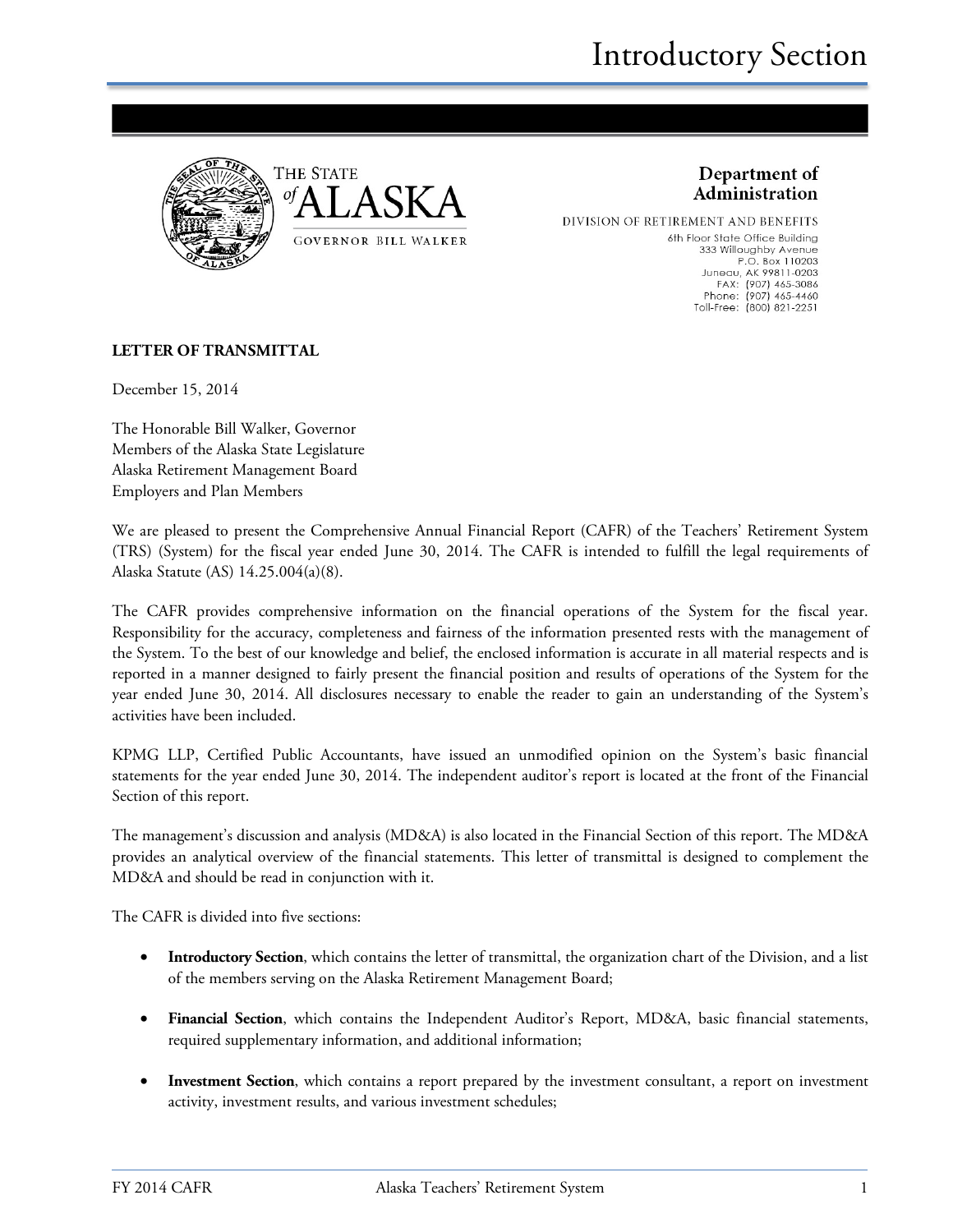- **Actuarial Section**, which contains the Actuarial Certification letter and the results of the most current annual actuarial valuation; and
- **Statistical Section**, which includes additional information related to financial trends, demographic and economic information, and operating information.

#### **Profile of the System**

The System was established in 1955 to provide pension benefits to teachers and other eligible participants. Postemployment health care benefits were added in July 1, 1975. Senate Bill 141, signed into law on July 27, 2005, closed the Defined Benefits (DB) Plan effective July 1, 2006, to new members and created a Defined Contribution (DC) Plan for members first hired on or after July 1, 2006. Beginning in fiscal year 2007, the System consists of: (1) the DB Plan and (2) the DC Plan. This report includes both plans. The DB Plan includes the defined benefit pension plan and the Alaska Retiree Health Care Trust (Tiers I and II). The DC Plan includes the defined contribution retirement trust, occupational death and disability plan, retiree major medical plan, and the health reimbursement arrangement plan (Tier III).

#### **Reporting Entity**

The System is considered a component unit of the State of Alaska (State) for financial reporting purposes. Due to the closeness of the System's relationship to the State, it is included in the State of Alaska CAFR as a fiduciary fund.

The Commissioner of the Department of Administration, appointed by the Governor, is responsible for administering the System. In order to meet the statutory requirements of administering the System, the Commissioner appoints the Plan Administrator of the Division of Retirement and Benefits (Division). The Plan Administrator is responsible for the daily operations of the System.

The Alaska Retirement Management Board (Board), constituted effective October 1, 2005, replaced the Teachers' Retirement Board (effective July 1, 2005) and the Alaska State Pension Investment Board (effective October 1, 2005).

The Board is responsible for:

- adopting investment policies and developing investment objectives;
- providing a range of investment options and establishing the rules by which participants can direct their investments among those options, when applicable;
- establishing crediting rates for members' individual contribution accounts, when applicable;
- assisting in prescribing policies for the proper operation of the System;
- coordinating with the System Administrator to have actuarial valuations performed;
- reviewing actuarial assumptions and conducting experience analyses;
- contracting for an independent audit of actuarial valuations and external performance calculations; and
- reporting the financial condition of the Systems to the Governor, Legislature, and individual employers participating in the System.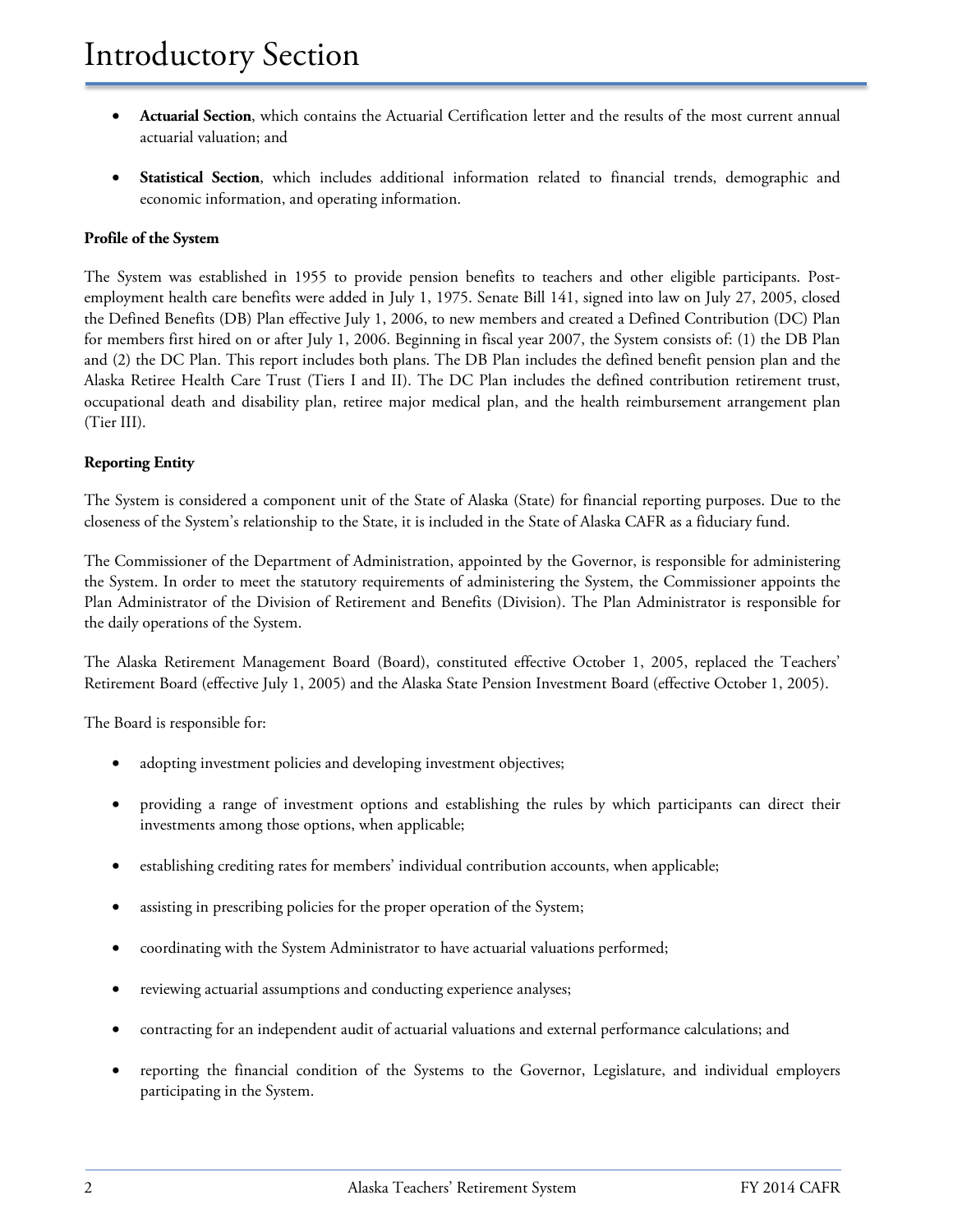#### **Major Initiatives / Changes**

The System continues to make progress on several ongoing projects. Most of these efforts are focused on improving customer service, technology, methods for employers to submit information, methods for members to obtain information, and continued compliance with accounting requirements of the Governmental Accounting Standards Board (GASB) and the Financial Accounting Standards Board (FASB), as applicable.

Effective January 1, 2014, the administration of the AlaskaCare health insurance plans for Public Employees', Teachers', Judicial, and certain state employees is administered by Aetna. The dental plan is administered by Moda Health / Delta Dental of Alaska. Additionally, beginning in 2014, the health insurance plans will be on a calendar benefit year, a switch from the July to June benefit year.

The System continues to assess and retool its communication efforts, which include printed handbooks, newsletters, and website content. The System strives to ensure that all communication material is clear, accurate, and user-friendly.

The System also strives to provide the highest degree of customer service to all members. The Division continues to enhance and develop the central Member Services Section with the goals of improving phone service, providing faster processing of all customer requests, and improving member education services.

The System continues to offer a broad array of fairs and seminars directed toward both active members and employers, with the goal to assist employers with successful marketing of the plans, educating members about all benefits available from early career through to retirement, encouraging healthy living, and how to best use the health plan.

#### **Funding Requirements**

The System's consulting actuary, Buck Consultants, presented the results of the June 30, 2013, actuarial valuation report to the Plan Administrator and the Board. The assumptions and benefits are explained in the Actuarial Section of this report.

Based on the most recent valuation report dated June 30, 2013, the TRS has a funding ratio (actuarial value of DB Plan assets divided by actuarial liabilities for DB pension and postemployment healthcare benefits) of 51.9%. The DB Plan's unfunded actuarial accrued liability (actuarial liability minus actuarial value of DB plan assets) totals approximately \$4.6 billion. The unfunded liability continues to be addressed at all levels of the State. The Governor's budget proposes to provide funding to TRS employers in order to maintain an appropriate level of employer contributions while also paying the actuarial required contribution rate adopted by the Board. Recently passed legislation appropriating \$2 billion to the System's defined pension benefit and Alaska Retiree Healthcare Trust can be found in the Notes to Financial Statements of the Financial Section.

#### **Investments**

On June 30, 2014, the DB Plan's investment portfolio was valued at \$5.8 billion and earned an 18.46% return for the fiscal year ended June 30, 2014. The DC Plan's investment portfolio was valued at \$274.8 million for the fiscal year ended June 30, 2014. Over the past five years ending June 30, 2014, the DB Plan's investments earned a 12.66% return. The Board has statutory oversight of the System's investments and the Department of Revenue, Treasury Division, provides staff for the Board. Actual investing is performed by investment officers in the Treasury Division or by contracted external investment managers. The Board reviews and updates investment policies and strategies and is responsible for safeguarding invested assets.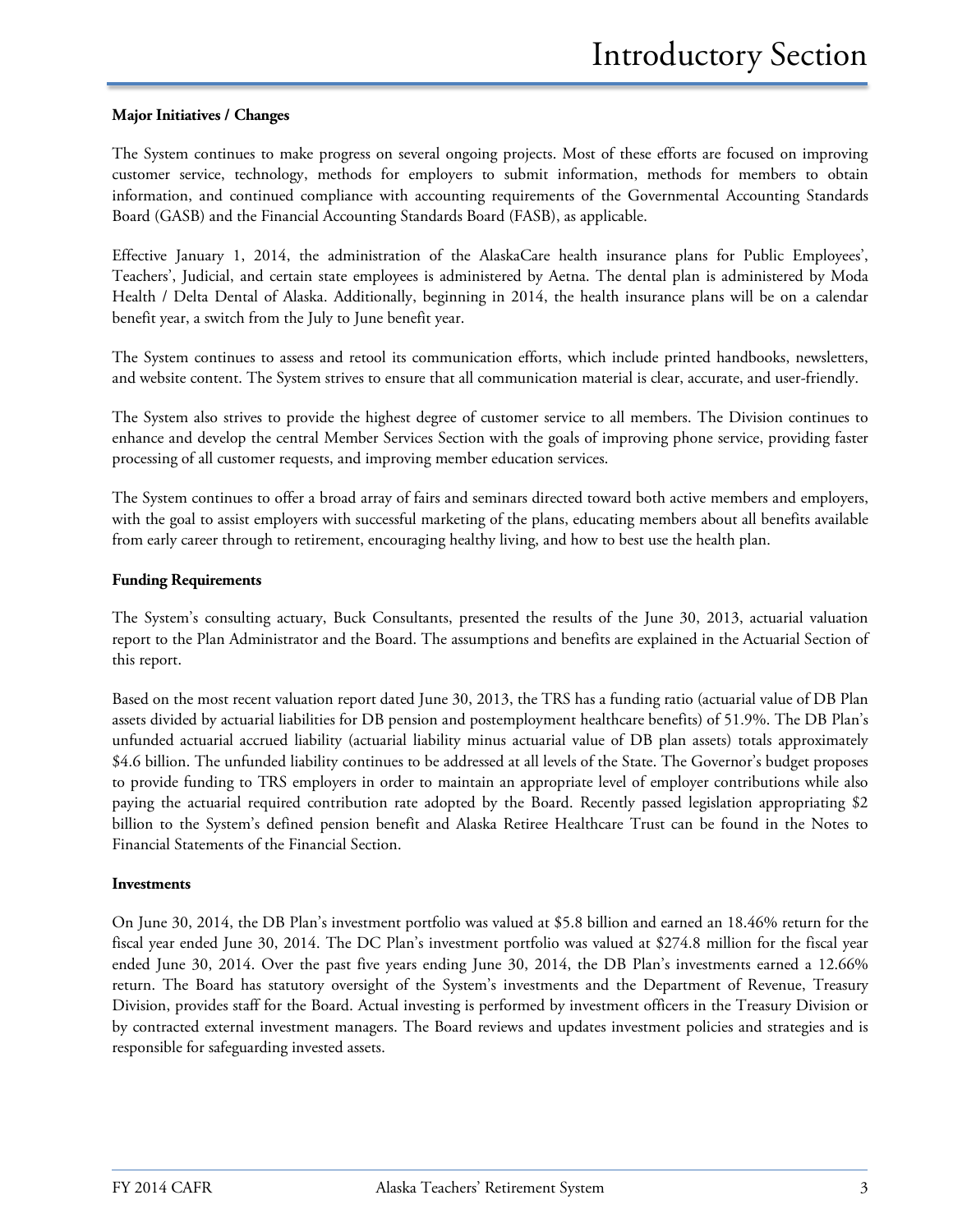#### **Accounting System**

This CAFR has been prepared to conform to the principles of accounting and reporting established by the GASB. Specific accounting treatments are detailed in the Notes to the Financial Statements found in the Financial Section of this report.

#### **Internal Controls**

Division management is responsible for establishing and maintaining a system of internal controls to protect System assets from loss, theft, or misuse and to ensure adequate accounting data is compiled for the preparation of financial statements in conformity with generally accepted accounting principles. The cost of internal control should not exceed anticipated benefits; the objective is to provide reasonable, rather than absolute, assurance that the financial statements are free of any material misstatements.

#### **Awards**

The Government Finance Officers Association of the United States and Canada (GFOA) awarded a Certificate of Achievement for Excellence in Financial Reporting to the System for its CAFR for the fiscal year ended June 30, 2013. The Certificate of Achievement is a prestigious national award that recognizes conformance with the highest standards of preparation of state and local government financial reports.

In order to be awarded a Certificate of Achievement, a government entity must publish an easily readable and efficiently organized CAFR. This report must satisfy both U.S. generally accepted accounting principles and applicable legal requirements.

A Certificate of Achievement is valid for a period of one year. We are confident our current CAFR continues to meet the Certificate of Achievement Program's requirements and are submitting it to the GFOA for consideration.

Additionally, the Public Pension Coordinating Council (PPCC) awarded the Public Pension Standards Award for Funding and Administration certificate for the fiscal year ended June 30, 2014.

The Public Pension Standards Award for Funding and Administration certificate is valid for a period of one year. The Division is confident the System will continue to meet the standard's award requirements and will apply to the PPCC for consideration in 2015.

#### **Acknowledgements**

The preparation of this report is made possible by the dedicated staff of the Department of Administration, Division of Retirement and Benefits, the Department of Law, and the Department of Revenue, Treasury Division. The report is intended to provide complete and reliable information for making management decisions, as a means of determining compliance with legal provisions, and as a means of determining responsible stewardship of the TRS financial resources.

The report is available on the web at http://doa.alaska.gov/drb/trs/trscafr.html and mailed to those who submit a formal request. This report forms the link between the System and the membership. The cooperation of the membership contributes significantly to the success of the System. We hope employers and plan members find this report informative.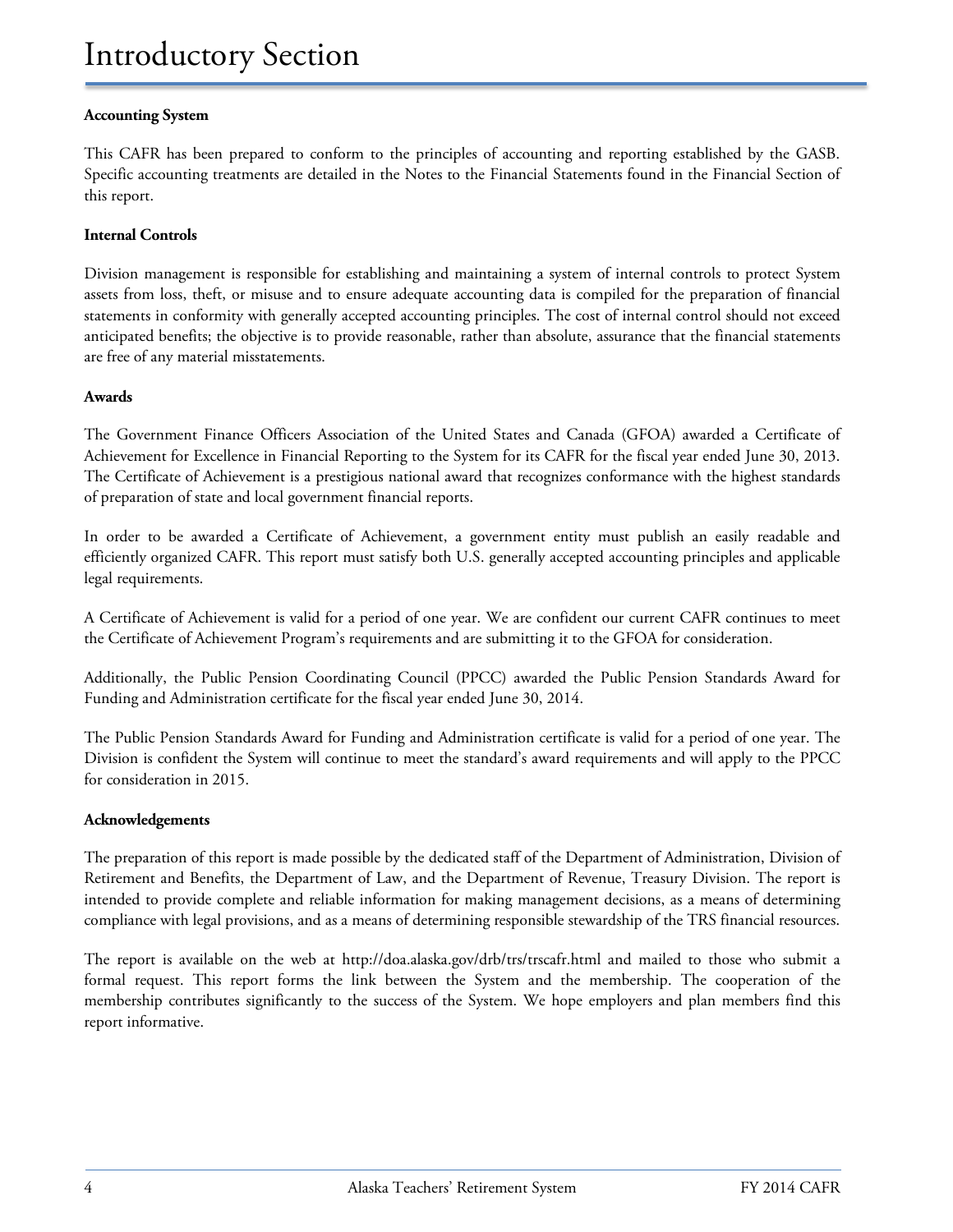Introductory Section

We are grateful to the Alaska Retirement Management Board, staff, advisors, and to the many people who have diligently worked to assure the successful operation of the System.

Respectfully submitted,

Amy Erickson Jim Puckett

Acting Commissioner Chief Operations Officer

Kevin Worley Chief Financial Officer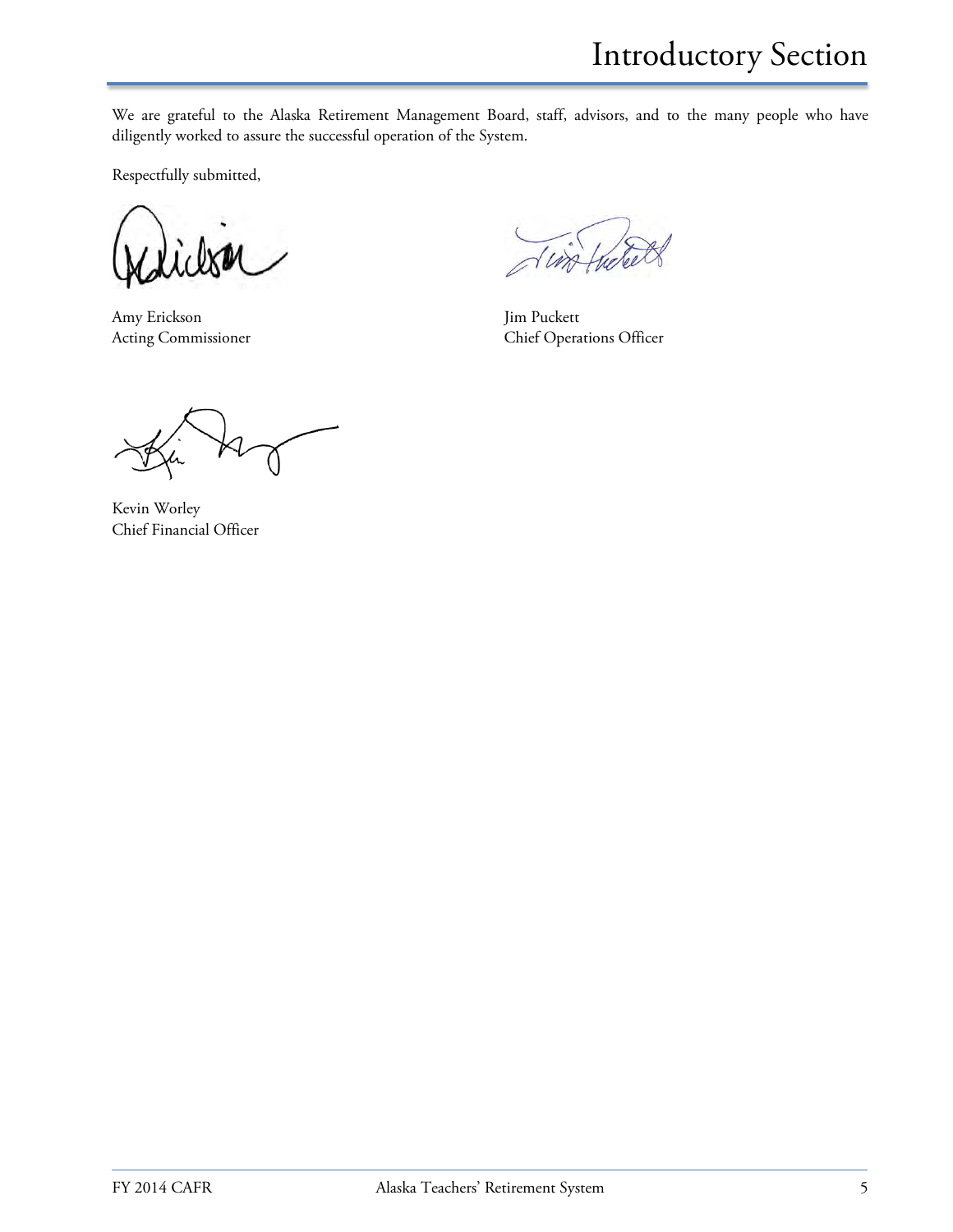

Government Finance Officers Association

Certificate of Achievement for Excellence in Financial Reporting

Presented to

# **Alaska Teachers' Retirement System**

For its Comprehensive Annual **Financial Report** for the Fiscal Year Ended

June 30, 2013

**Executive Director/CEO**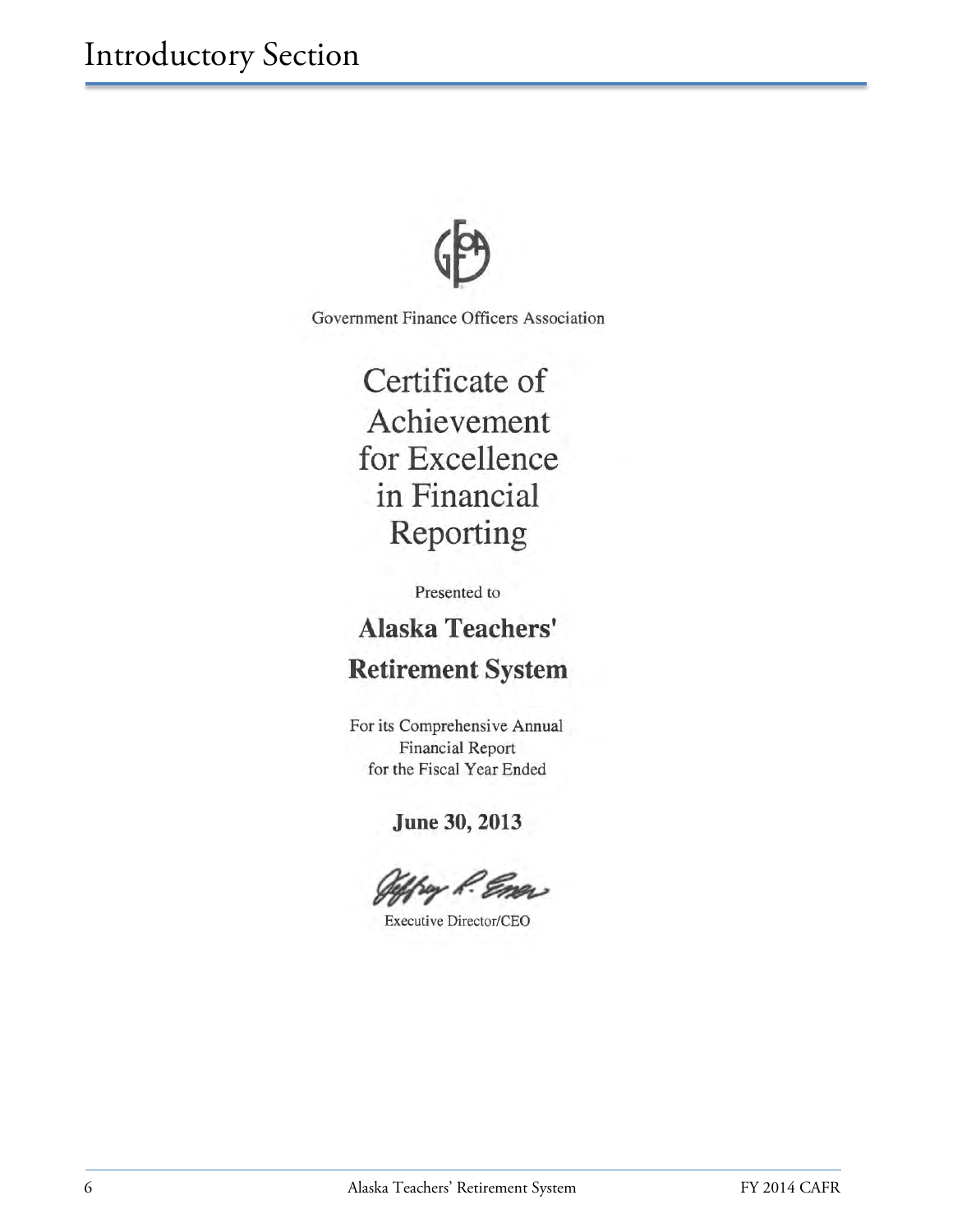

# **Public Pension Coordinating Council**

# **Public Pension Standards Award For Funding and Administration** 2014

Presented to

# **Alaska Teachers' Retirement System**

In recognition of meeting professional standards for plan funding and administration as set forth in the Public Pension Standards.

Presented by the Public Pension Coordinating Council, a confederation of

National Association of State Retirement Administrators (NASRA) National Conference on Public Employee Retirement Systems (NCPERS) National Council on Teacher Retirement (NCTR)

alan Hilindle

Alan H. Winkle Program Administrator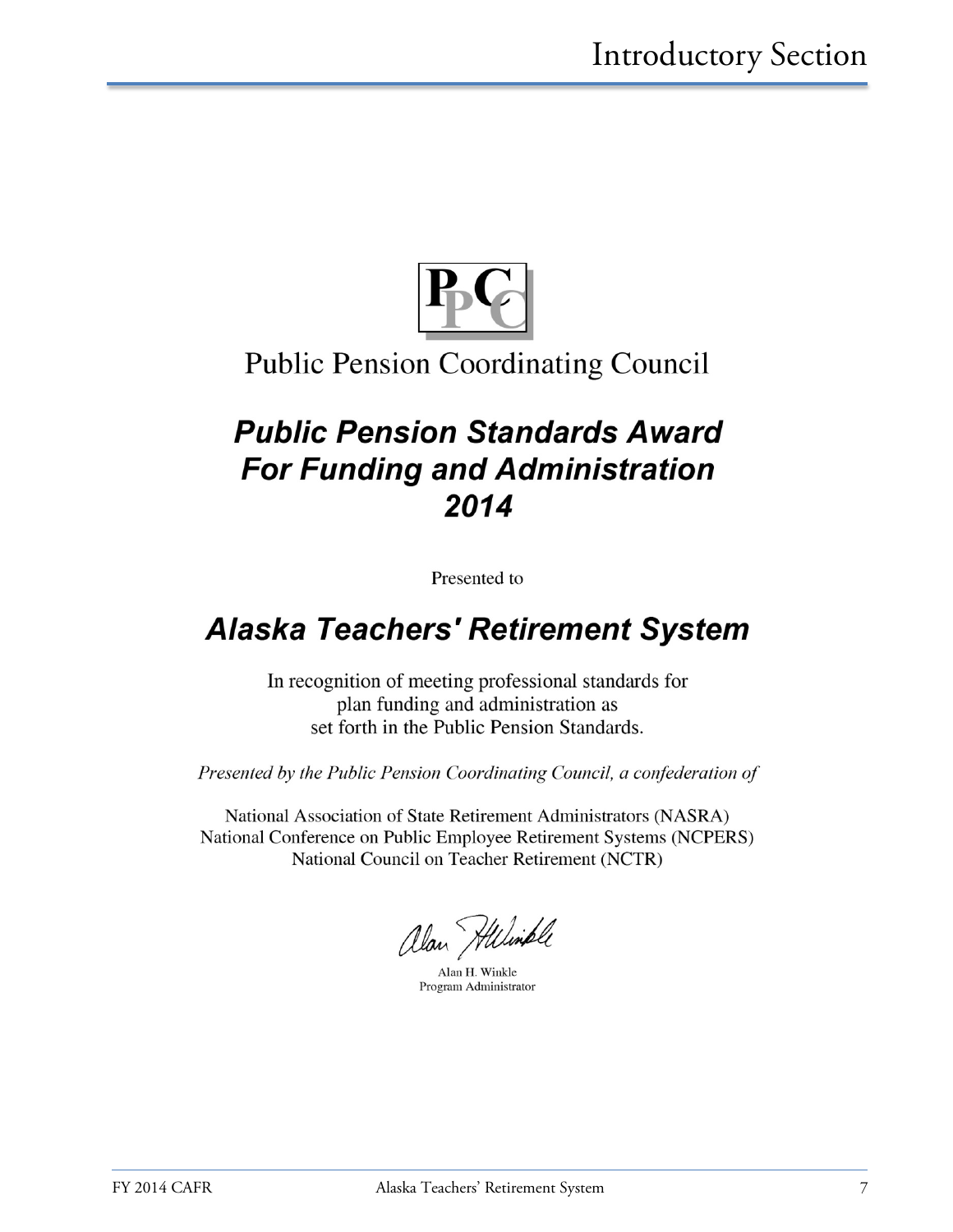# **ORGANIZATION CHART**

#### **As of June 30, 2014**

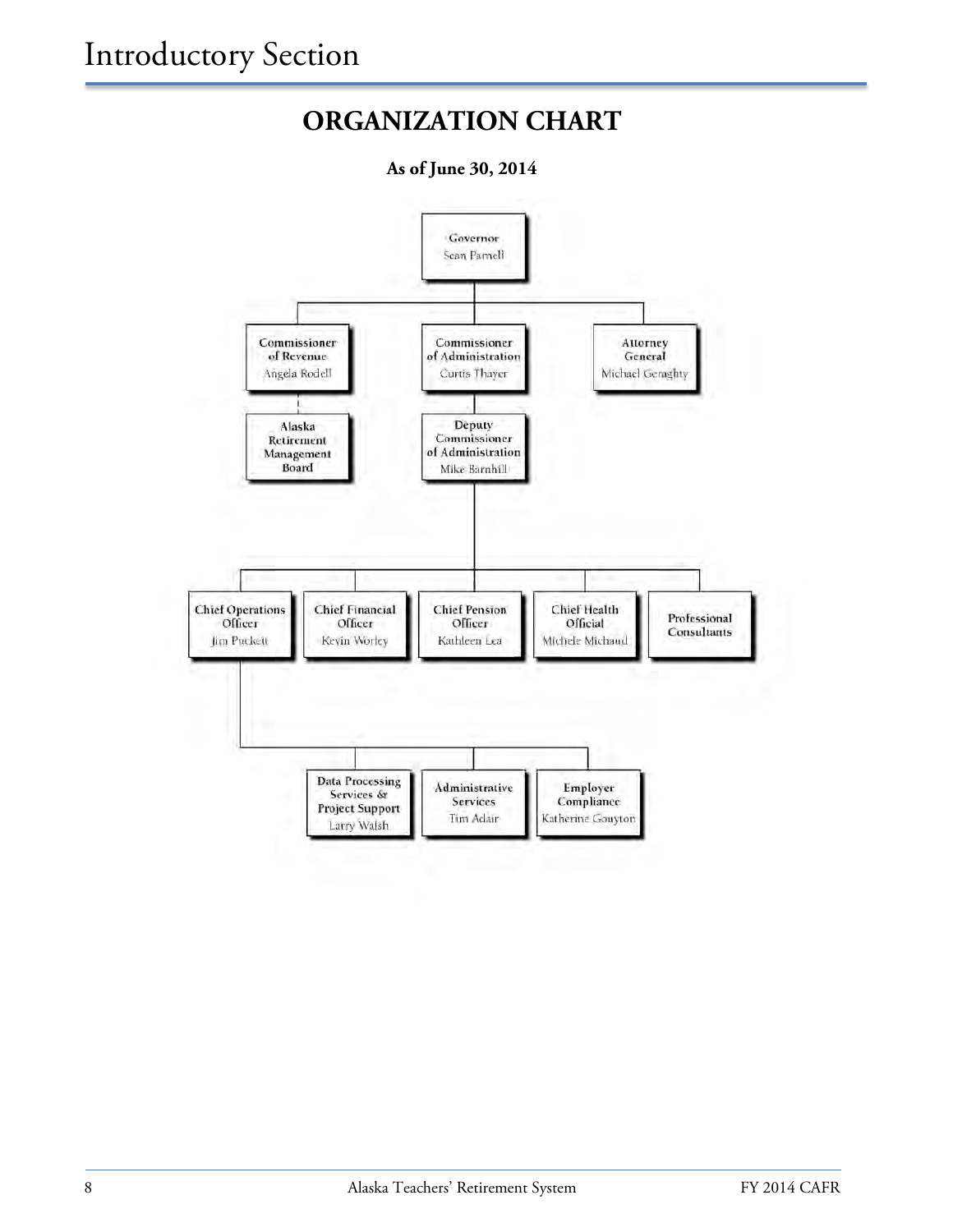#### **Section Responsibilities**

The **Member Services Section** is responsible for providing comprehensive retirement counseling to the participating members and employers in the plan. This section appoints members to retirement and maintains benefit payment information.

The **Health Plan Administration Section** is responsible for the administration of health, disability, and life insurance. This section provides benefits counseling and plan change information to the membership.

The **Financial Services Section** is responsible for maintaining the employee and employer records and accounts in each of the plans administered by the Division, producing financial statements and reports, and assuring compliance with Internal Revenue Service requirements.

The **Data Processing Services and Project Support Section** supports the information systems the System uses. Responsibilities include planning, development, data base design, programming, and operational support of the data processing systems, including the Local Area Network.

The **Administrative Services Section** is responsible for budget preparation, fiscal management of appropriations, procuring professional services, supplies, and equipment. The section manages the System's record center containing the member's physical records and performs other administrative functions such as legislative tracking and personnel management.

| <b>Professional Consultants</b>                                  |                                                                  |
|------------------------------------------------------------------|------------------------------------------------------------------|
| <b>Consulting Actuary</b>                                        | <b>IT Consultants</b>                                            |
| <b>Buck Consultants</b>                                          | Computer Task Group                                              |
| Denver, Colorado                                                 | Applied Microsystems, Inc.                                       |
|                                                                  | Anchorage, Alaska                                                |
| <b>Independent Auditors</b>                                      |                                                                  |
| <b>KPMG LLP</b>                                                  | Alaska IT Group                                                  |
| Anchorage, Alaska                                                | Juneau, Alaska                                                   |
| <b>Benefits Consultants</b>                                      | <b>Legal Counsel</b>                                             |
| <b>Buck Consultants</b>                                          | Joan Wilkerson                                                   |
| Denver, Colorado                                                 | Jessica Srader                                                   |
|                                                                  | Rebecca Polizzotto                                               |
| Michael Silverman Professional Services                          | Toby Steinberger                                                 |
| Juneau, Alaska                                                   | <b>Assistant Attorney Generals</b>                               |
| Maximus Federal Services                                         | Juneau, Alaska                                                   |
| Reston, Virginia                                                 | Ice Miller LLP                                                   |
| Third-Party Healthcare Claim Administrator                       | Indianapolis, Indiana                                            |
| Aetna Life Insurance Company<br>Lexington, Kentucky              | <b>Consulting Physicians</b><br>Kim Smith, M.D.                  |
| Moda Health / Delta Dental of Alaska                             | Ward Hurlburt, M.D.                                              |
| Portland, Oregon                                                 | Alex Malter, M.D.                                                |
| HealthSmart Benefit Solutions, Inc.<br>Charleston, West Virginia | Deborah Lessmeier, M.D.<br>Myanandi Than, M.D.<br>Juneau, Alaska |
|                                                                  | Thomas Rodgers, M.D.<br>Ford, Washington                         |

A list of investment consultants can be found on pages 71-72 and on the Schedule of External Management Fees on pages 80-81.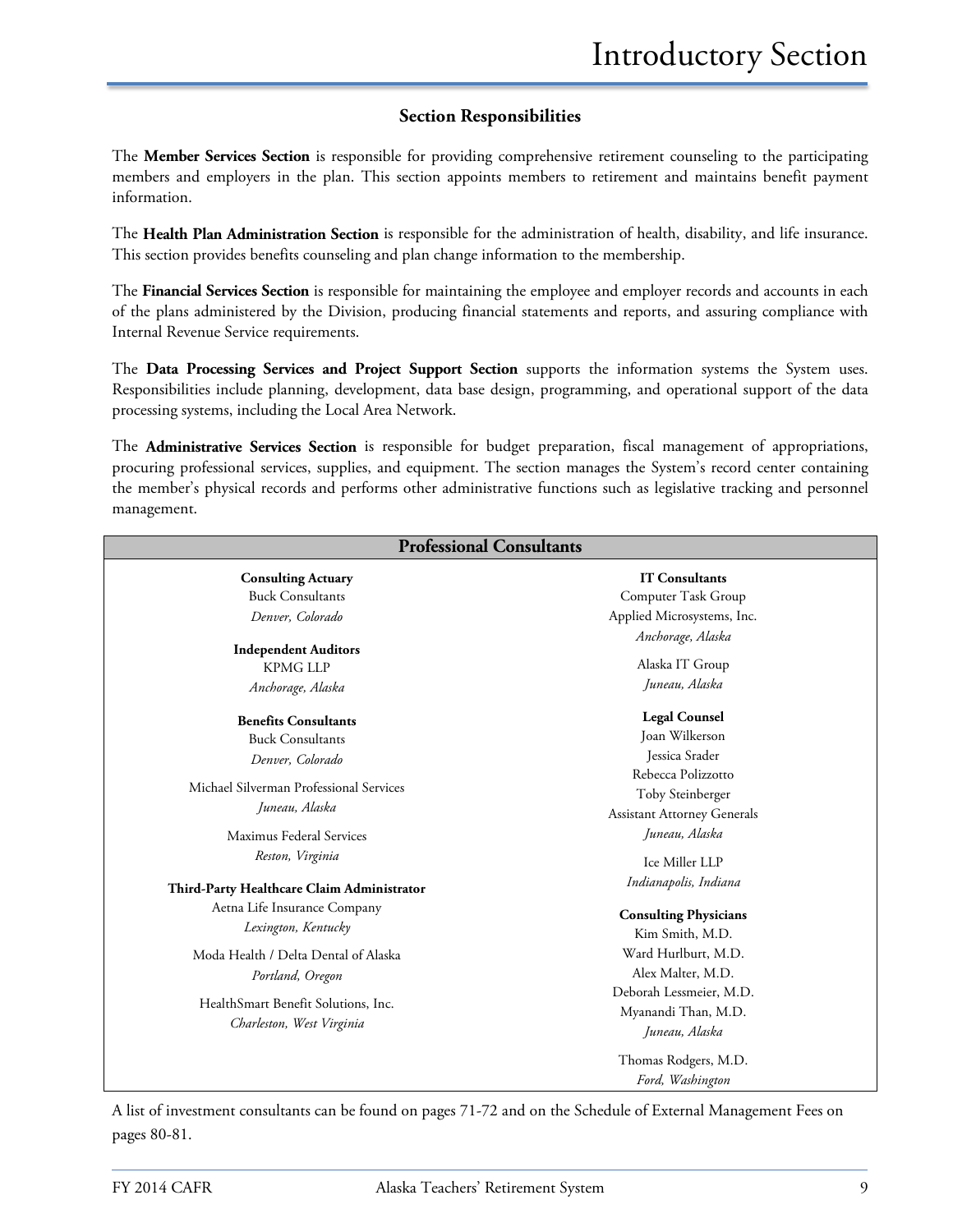### **Alaska Retirement Management Board**

**As of June 30, 2014** 

**Gail (Anagick) Schubert, Chair,** is the Chief Executive Officer and General Counsel for the Bering Straits Native Corporation, and President/CEO of several of its subsidiary entities. She is an attorney licensed to practice law in the states of Alaska and New York. Mrs. Schubert serves as Chair of the Alaska Native Heritage Center, Chair of Akeela Treatment Services, Chair of the Alaska Retirement Management Board, Vice Chair of the Alaska Native Justice Center, Vice Chair of Khoanic Broadcast Corporation, Treasurer of the Bering Straits Native Corporation, and as a board member of the Alaska Federation of Natives, and the Alaska Native Arts Foundation. She is also a member of the Alaska Rural Justice and Law Enforcement Commission. Mrs. Schubert received her undergraduate degree from Stanford University, and holds a law degree and master's degree in business administration from Cornell University.

**Sam Trivette, Vice-Chair,** is on the national executive board of the American Federation of Teachers retirees and was formerly President of the Retired Public Employees of Alaska. Mr. Trivette retired from public service after more than 32 years serving as Chief Probation Officer, Director of Community Corrections, Executive Director of the Parole Board, and as a probation and correctional officer. He is President of Quality Corrections Services, and on the board of directors of the Alaska Public Employees Association. Mr. Trivette has also served as an officer in a number of national and statewide professional organizations as well as many not-for-profit organizations around Alaska. He has a bachelor's degree in psychology from the University of Alaska Anchorage and has completed postgraduate work in public administration, law and psychological counseling.

Gayle W. Harbo, Secretary, retired after teaching mathematics in Fairbanks for 25 years. She also served as math department chair, as advanced placement coordinator, on the district curriculum, evaluation and budget committees, and twice as chair of the Lathrop Self-Evaluation for Accreditation Committee. Ms. Harbo is a member of Alpha Delta Kappa, AARP, National Retired Teachers of Alaska, Fairbanks Retired Teachers Association, National Council of Teacher Retirement (NCTR) Systems, NCTR Education Committee, and the Alaska Teachers' Retirement Board. She is also a co-manager of a family trust. Ms. Harbo was named Alaska Teacher of the Year in 1989. She holds a Bachelor of Science in mathematics from North Carolina State University, and a master's degree in teaching from the University of Alaska Fairbanks, and has completed an additional 40 hours in mathematics, counseling, law and finance.

**Tom Brice** is the Business Representative for the Alaska District Council of Laborers administering the contracts in Southeast Alaska for Laborers Local 942 and Public Employees Local 71. He was elected to the position of Vice President of Laborers Local 942 in 2011, and has sat on the negotiating team for the state contract with Public Employees Local 71 for the past three contracts. Prior to this position, Mr. Brice was the Apprenticeship Outreach Coordinator for the Alaska Works Partnership. Here he developed and managed a statewide program focused on assisting qualified rural Alaskans to gain entrance to the various registered Alaskan Building Trade apprenticeships. Mr. Brice also served in the Alaska State House of Representatives between the 18th and 21st legislatures. He has a bachelor's degree from the University of Alaska Fairbanks.

**Angela Rodell** was appointed Commissioner of the Department of Revenue by Governor Sean Parnell in November, 2010. She joined the State of Alaska in September 2011. Prior to her current position, Ms. Rodell served as State Treasurer and Deputy Commissioner over the Department's Treasury, Permanent Fund Dividend, and Child Support Services divisions. Formerly, Ms. Rodell served as financial advisor to more than \$30 billion of transactions for state and state authorities in Alaska, Arkansas, California, Illinois, New Jersey, New York, North Carolina, Rhode Island, and Virginia. Prior to becoming a financial advisor, Ms. Rodell served as the finance officer for the Kentucky Housing Corporation. She has a Bachelor of Arts degree from Marquette University and a Master of Public Administration from the University of Kentucky.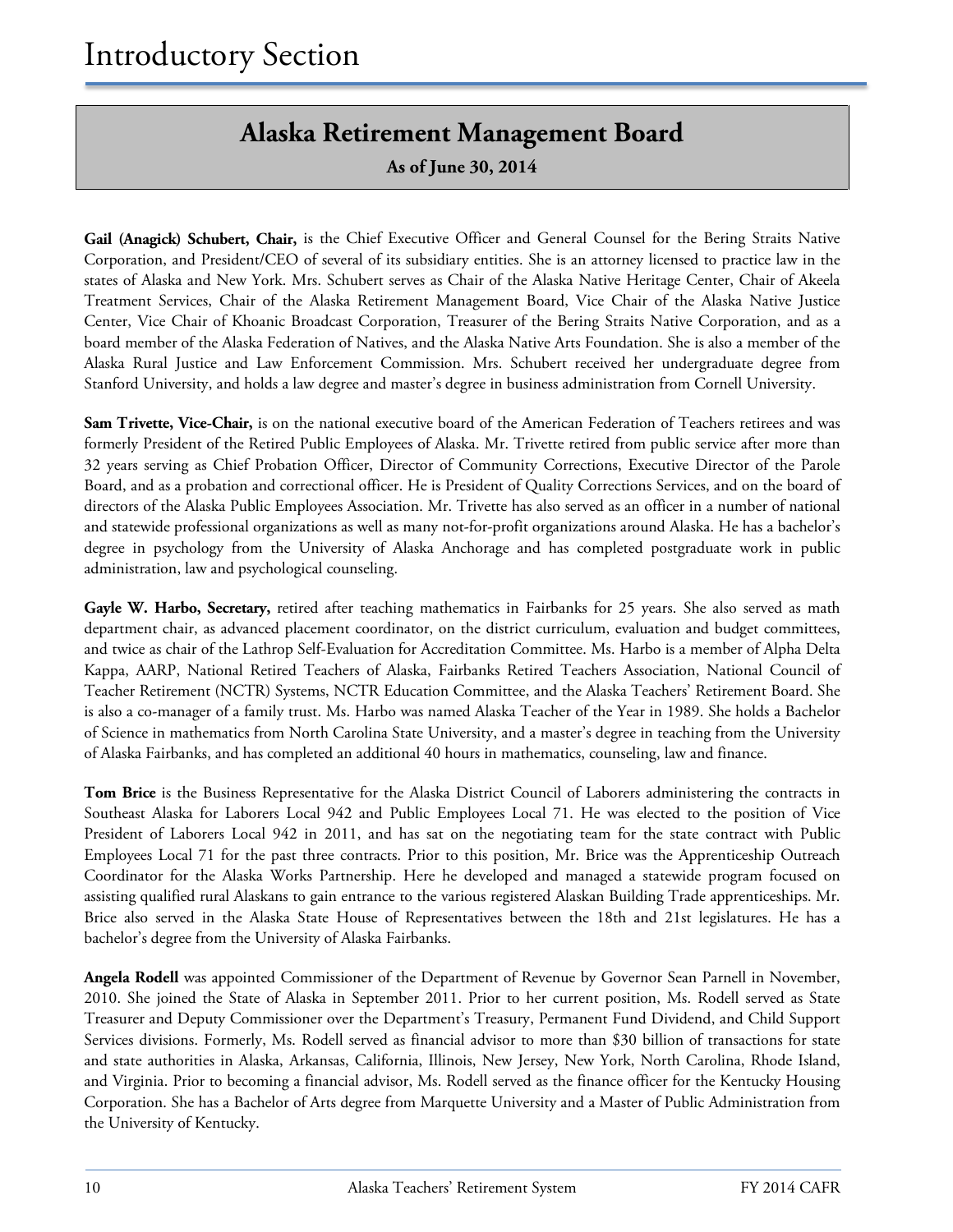**Kristin Erchinger** is currently finance director for the city of Seward, having worked for the city in finance positions since 1994 including a year serving simultaneously as finance director and acting city manager. She became the finance director in 2000. Ms. Erchinger is past president of the Alaska Government Finance Officers Association and represents that organization in the Alaska Municipal League. She also served on the Providence Alaska Region Board, the Graduate Medical Education Committee, the Alaska Municipal League Board, and the Board of the American Society for Public Administration, Alaska Chapter. Ms. Erchinger earned bachelor's degrees in international studies and Japanese language and literature, both from the University of Washington, and a master's degree in public administration from the University of Alaska Anchorage.

**Curtis Thayer** was appointed Commissioner of the Department of Administration by Governor Sean Parnell in January 2014. Prior to his current position, Mr. Thayer served as Deputy Commissioner of the Department of Administration since August 2012. Before joining the Department of Administration, he was Deputy Commissioner of the Department of Commerce, Community, and Economic Development since 2009. Mr. Thayer also serves as Chair of the Alaska Board of Marine Pilots and serves on the Board of Directors of Abused Women in Crisis. He is the past Chairman of the Anchorage Public Safety Advisory Commission, and has also served on the Board of Directors of Armed Services YMCA. Born in Anchorage, Mr. Thayer grew up in Alaska and graduated from the University of Alaska Fairbanks. He lives in Anchorage with his wife, Josie, and their son.

**Martin Pihl** came to Alaska in 1962 to work for Ketchikan Pulp Company, becoming President and General Manager in 1987 until his retirement in 1994. He then served as Acting Executive Director for the Alaska Permanent Fund Corporation in 1994-1995. Mr. Pihl serves as a director of National Bank of Alaska and on Wells Fargo Bank's Alaska Statewide Advisory Board, as Chairman of the Board of Governors of the Alaska Timber Insurance Exchange, and as a regent for Pacific Lutheran University. He is also a member of several advisory boards including Holland America-Westmark- Ketchikan Advisory Board, Ketchikan Ports and Harbors Advisory Board, and Alaska Airlines Southeast Alaska Community Advisory Board. Mr. Pihl holds a bachelor's degree in accounting from the University of Washington and has been a CPA since 1958.

**Sandra Ryan** is a mathematics and tech prep instructor at West Valley High School in Fairbanks, and has been a teacher since 1988. Ms. Ryan teaches Advanced Placement computer science as well as Advanced Placement statistics and accounting. She has worked as a member of two accreditation teams: one for Lathrop High School, the other for West Valley High School. She has served on Professional Learning Teams at West Valley High School, been appointed to the Fairbanks North Star Borough School District Teacher Evaluation team, and was recently nominated as BP Teacher of Excellence. She is a member of the National Education Association Alaska Board of Directors, and a member of the Fairbanks Education Association, serving for the past five years as treasurer. She is also manager of a family trust. Ms. Ryan earned a Bachelor of Science in communication at the University of Texas, Austin, Texas; a Bachelor of Science in mathematics at St. Edward's University, Austin, Texas; and a master's degree in computer science engineering at the University of Alaska Fairbanks. She was appointed by Governor Parnell to a seat reserved for a Teachers' Retirement System representative.